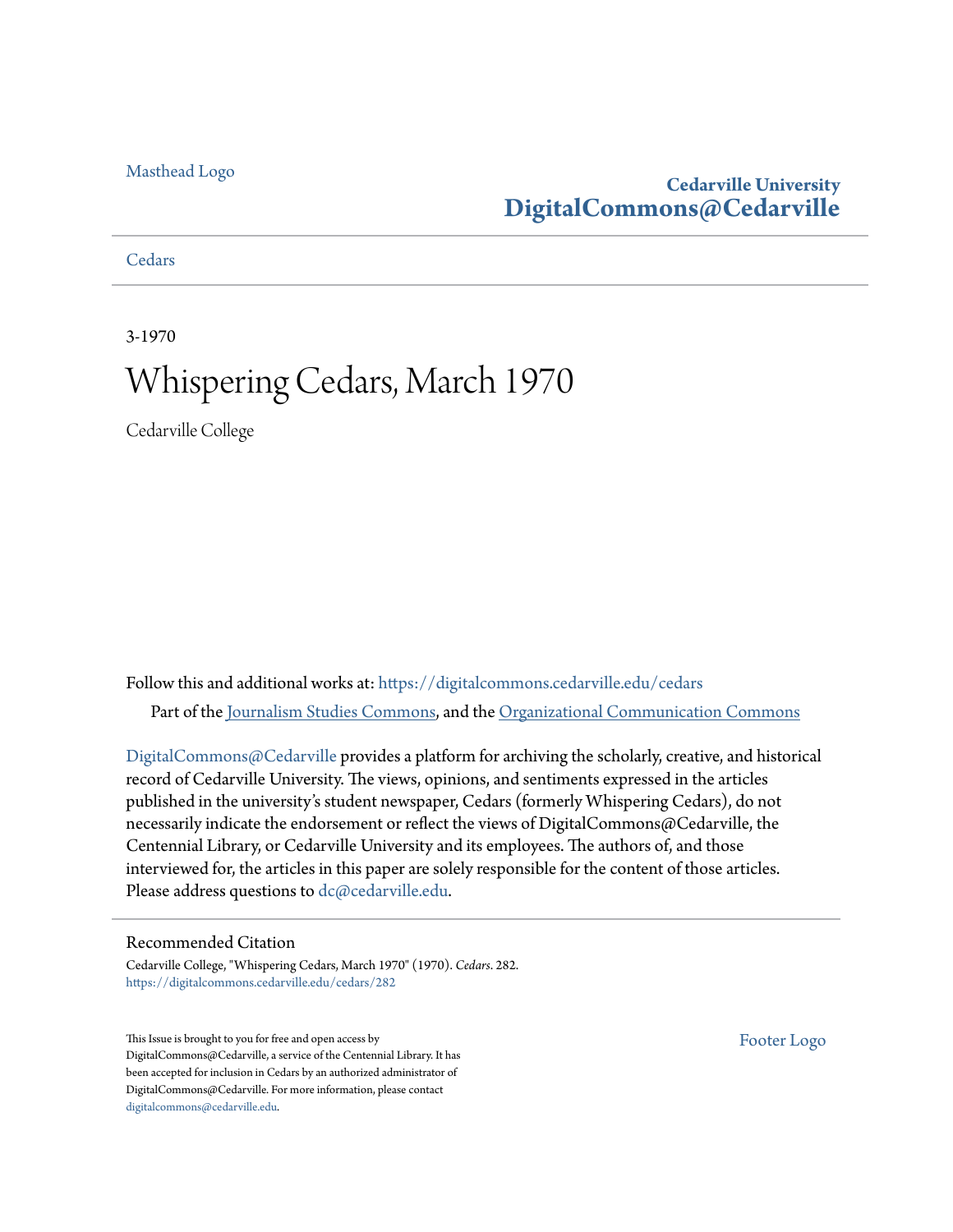# Give Me A Vision

"GIVE ME A VISION" is the theme for the 1970 annual Missionary Conference. Held April 6-10, the conference will include morning chapel and an evening service each night.

This year the missionary speakers will include William Fusco, missionary to Italy under Baptist Mid-Missions; Robert Farthing, a Baptist Mid-Mission's missionary to Central African Republic; Miss Norma Nulph who works with Negroes in the Cleveland slums under Baptist Mid-Missions; Mr. George Josephs, a Negro mission-

ary to Negroes in Indiana; and Harry Ambacher, an ABWE mission ary to Hong Kong. Another feature of the conference will be the movie "The Paul Carlson Story."

In order that students might have a chance to meet some of the mission aries on a more informal basis, the missionaries will make the rounds of the residence halls so that a different missionary will be in each dorm every night. Missionaries will also have a part in the Fellowship For World Missions program each morning dur ing that week at 7: 25 A.M. in GSC 26.

## WHISPERING CEDARS

Vol. 36, No. 8 Cedarville, Ohio, March, 1970

#### Hamlet Will Be Presented

In previewing next year's Artist-Lecture series, there is only one definite program on the agenda. On December 11, 1970, the National Shakespeare Company will perform *Hamlet* for Cedarville College students. From here they will go to Harvard, "so you see they hit the big schools," stated Mr. Jim Phipps, dir-

#### DR. REED GOES TO EUROPE

Dr. John W. Reed leaves for England on Friday, March 13, 1970. There he will do post doctoral research in preparation for publishing <sup>a</sup>book in cooperation with Temple University and De Witte Holland, on American public address.

The chairman of the Cedarville's Language and Literature Department will visit the British Museum manuscript room and Cambridge library during his 16 day stay. The book to be published is a different one than that published by the Abingdon Press.

Although this is not to be a tourist type trip, Dr. Reed said that he would like to go back with his family and do that at sometime.

## Griffith Joins Faculty

Dr. Johnson announces that Dr. Walter Griffith, professor of biology, has been given a contract as a new teacher for next year.

Twelve years of teaching experience at Cornell University and three years at Baptist Bible Seminary, indicate Dr. Griffith's experience. He received a Ph.D. in biology from Michigan State in 1952 after serving four years in World War I.

ector of Student Affairs.

On the tentative list is Roger Caras, a wildlife photographer who has done extensive travelling. Besides being a travelogue, his program would include discussion of conservation and air and water pollution. Also, on the schedule will be a classical guitarist, although it has not been determined who it will be.

The Ohio State Universiry Concert Band, "who is interested," said Mr. Phipps, is another possibility. Also on the list of possibilities is Senator John Tower of Texas or Edward Brooke of Massachusetts. Their coming to Cedarville will depend on when they could be scheduled. "Time conflicts are more of a problem than cost," Mr. Phipps stated. Another suggestion is William Patterson, who does impersonations of Benjamin Franklin. "However, his prices will have to come down," Mr. Phipps said.

ls cost, in actuality, a problem? Operating on a budget of \$3,500 for this year, Mr. Phipps is asking for \$5,000 for next year. The Shakespeare production itself costs \$1,600, and even that is only half of their regular standing price of \$3,250. "Quality performances," stated Mr. Phipps, "run between \$1,200 and \$1,500 or even as much as \$2,200. We had considered Ralph Nader but we didn't feel he was worth \$2,200."

Presently, the Student Affairs Committee is attempting to define the purpose of the Artist-Lecture series. According to Jim Phipps, the purpose is to bring in activities not common to the area in order to keep pace with what other schools have and we don't. Mr. Phipps also feels that the school has "overdone the musical aspect;" he would like to see top speakers in their field brought in.



Jack Buttram as he appears in UNUSUAL FILMS' production of RED RUNS THE RIVER protraying the part of General "Stonewall" Jackson.

# $f$ Red Runs the River"

"Red Runs the River," a production of "Unusuaf Films," will be shown at 8:00 PM, Saturday, March 28, at Alford Auditorium. The Civil War production, filmed in color, tells the true story of the conversion of Richard Stoddert Ewell, hero of the Confederacy.

Dr. Bob Jones president of Bob Jones University, plays the role the hard-fighting Southern general who finds Christ as his personal Saviour through the testimony of Thomas "Stonewall" Jackson, play-

#### Auxiliary Supplies Medical Aids

The Women's Auxiliary has chosen the Cedarville College Infirmary as their project this year.

Each year, the Women's Auxiliary picks a needed area of the campus as a project for that year. Their purpose in doing this is to help in projects that will relieve money demands from the school and the stu-

#### Short Term Teaching Program

Reading clinics, special education classes, speech and hearing therapy classes: "The short term teaching program (STTP) is a one school-week experience designed to give the prospective teacher a quick concentrated look at some different facets of edu**cation."** 

This program is offered to education majors by the Education Department. These facets are not limited to the typical classroom experience, but vary in order to give the prospective teacher some experience and exposure to situations he would otherwise know little or nothing about.

Other possible situations that are available include: nursery schools, outdoor education classes and camps, body management programs, guidance settings, Christian day schools, and innovative school settings.

So far, this one-credit hour experience is open to Juniors and Seniors in the Elementary education field. ed by Jack Buttram. Bob Jones, III, is the daring cavalry officer, "JEB" Stuart.

The writer of the original story, Miss Eva Carrier of the University faculty devoted months to reading histories of the Civil War and biographies of the key men involved in the story. Much additional research was carried out by Charles Applegate, who wrote the screenplay, and by members of the staff responsible for costumes, weapons, and sets.

The project they have chosen

dents.

for this year is the College Infirmary. Their goal is to raise approximately \$2,000 which will go toward purchasing such necessary articles as the following: hospital beds, diathermy machine, whirlpool, intercom system, ice machine, bedside stands, TV's, TV stands, thermal blankets, smaller lights for the rooms, tape recorder for reporting or charting the students, tape rack, vaporizer, crutches, disposable pitchers for drinking water, swivel stool for the doctor, large pressure cooker, rubber sheeting, pictures, magazine subscriptions, etc.

The dorm advisory board, headed by Jim Phipps is working on plans for dorm socials during the spring quarter. Mr. Phipps said they have the money and plans for activities right now, but the calendar is very full so he plans to wait until spring quarter when the weather is nicer and there are more open dates.

The board consists of 8 members, one from each of the 8 dorms.

Mr. Phipps encourages students to take any ideas or com-

<sup>p</sup>laints to your dorm representative: Cedar Park - Ken Hammonds Williams - Jack Swenk

Faith- Jan Brock Harriman - Joyce Love Patterson - Sue Lathrop

Bethel - Ken Curcio

West Ila!! - Chuck Rowe Maddox - Viano Meyer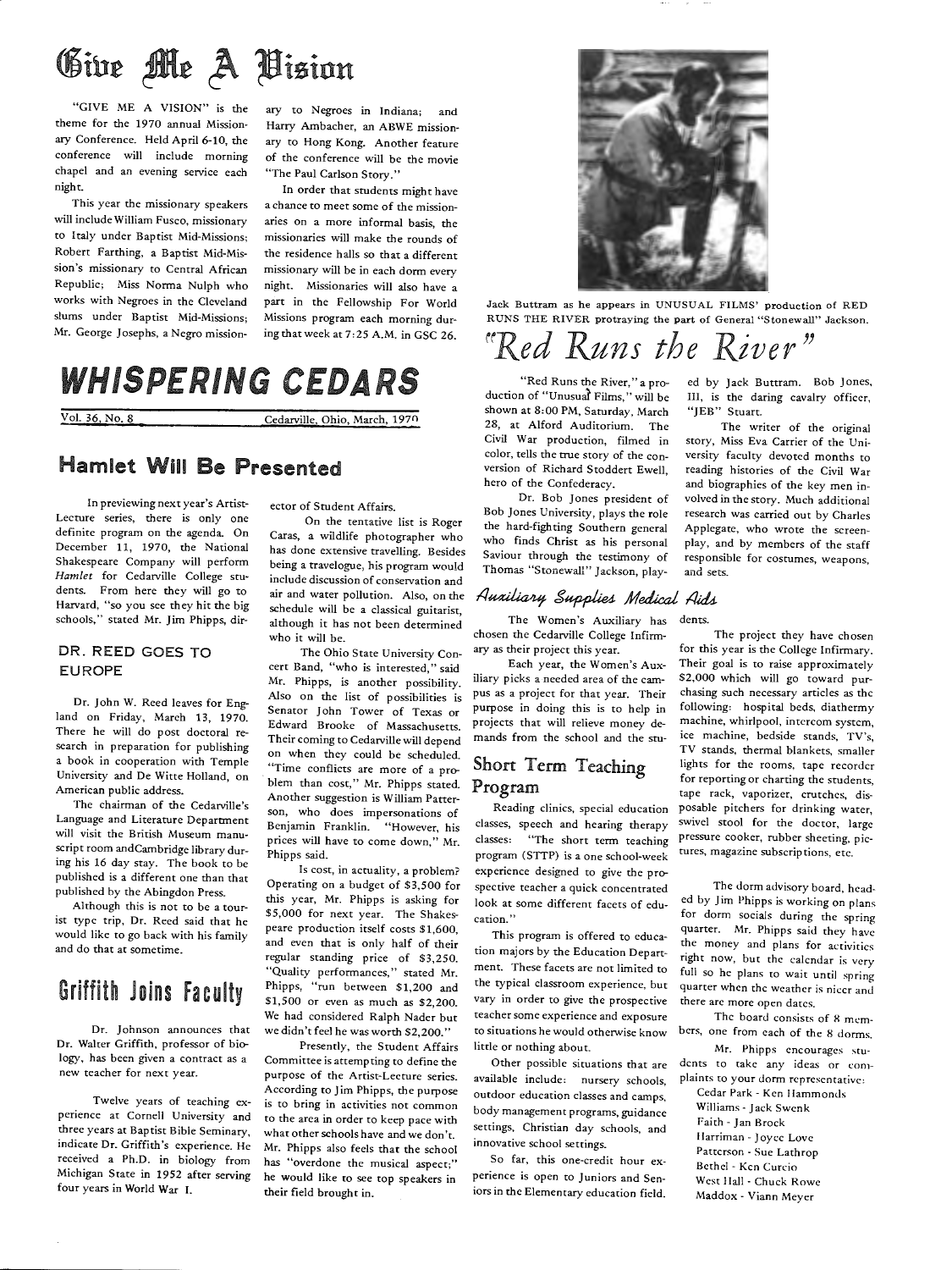# 2 Whispering Cedars, March 25, 1970 BURNING (THE CANDLE)--AT BOTH ENDS!  $\left( \begin{matrix} f(x,y) \\ \vdots \\ f(x,y) \end{matrix} \right)$ l~~

Politics

# Right On Center

#### by Jeff Lough

do you disagree with?"

Whipping on my coat, I dashed from Cedar Park, Unit 5, to the parking lot and began the ordeal of waving down cars for a ride to campus. One passed, then another, and a third car went whizzing by. Finally, someone stopped to give me a lift, and I crawled into a back seat full of arms, legs, books, briefcases, and umbrellas protruding every which way in that conglomeration of Cedar Park men.

Since I was in a talkative mood, <sup>I</sup> thought I might discuss the subject that interests me most-politics. So, I began my discourse with the fellow who belonged to the elbow sticking in my face.

"What do you thing of the Nixon policy concerning the draft?" I began. "Search me. All I know is that my

number is 368, and I like that."

"But there arc only 365 days in a year," I corrected, "plus one day for leap year makes 366."

"So?"

"So there are only 366 numbers in the lottery!

"Lottery!" He yelled. "Hey,man, I'm a Christian. Don't talk to me about stuff like that."

Reeling from that remark, I thought it best if I changed the subject; so I asked another intelligemlooking fellow, who looked like he was having trouble breathing in that mass of bodies, what he thought of the Administration so far.

"Well," he gasped, seemingly quite eager to respond, "there are some aspects of policy in which I am in vigorous disagreement."

"All right." I said. "What exactly

"Take, for instance, the blue jean

rule. We can wear white jeans, purple **jeans ... ''**  "Wait a minute. I mean the Na-

tional Administration."

"Oh, why didn't you say so?" (Now he understood!) "Well, I was real pleased to see that they chose Dr. Stowell as National Representative. He's a good man."

"I'm sure he is," I moaned

By this time we had arrived on campus, and I took off for the cafeteria. Deciding to try one more time, <sup>I</sup>chose <sup>a</sup>person of the opposite gender who was deciding between a chocolate covered or plain donut.

,-; "Excuse me, but do you consider yourself Republican, Democrat, Conservative, Liberal, Radical, Reactionary, Communistic, Capitalistic, or Anarchist?" I was so proud, she had to commit herself.

"I'm GARBC," she said, choosing the plain.

<sup>I</sup>threw my tray in the air and headed for the quiet solitude of the political science bookshelves in the library. On my way there, the guiding hand of God struck me in the face. For there in the announcements was an ad for a political editor of the Whispering Cedars.

"That's it!" I cried. "Write an article that will force them to respond. Hit them right where their intrinsic values lie. Nothing brings out a response like a good radical."

So provincialists of Cedarville be-

#### ware. I am going to try to draw you 2. An advisor, particularly a Chris-<br>out into the open and force you to re-<br>tain Education or Bible major, could out into the open and force you to re- tain Education or Bible major, could spond. You have everything to gain be assigned to every type of Christian<br>and nothing to lose but the hour or service such as Bible clubs, old folks' so it will take to read, consider, and home, campus evangelism, and direct write to the Whispering Cedars. I will discussion on ways to improve their

## Digression

Witnessing, soul-winning and evan gelism is the theme of many sermons on Cedarville Campus. Yet Christian service has digressed to Service to Christians.

Out of 925 students, only 412 participate actively in practical work.

Perhaps the other 513 are "ice" or have guilty consciences by now. Christ apparently must be so relative, that they are afraid to come out of their Cedarville campus shell and pro tective Christian isolationment for in volvement with society about salva tion. They must want to keep Christ to themselves. After all, sinners might stain Him.

Perhaps though, many do not know how to get involved, and their fear of unfamiliar things overcomes their de sire. We would like to offer two pos-

sible solutions:

1. Students could meet according to classes during chapel time for work shops on practical witnessing helps in various areas. Teachers could give some leadership in this project.

service such as Bible clubs, old folks' see you next issue. witnessing in the actual situations.

#### Trustee *Writes His Appreciation*

#### *EDITOR:*

*May I congratulate you for the January 31 issue of Whisper ing Cedars. Especially appreciat ed was the spirit in which the paper was written. While I do not know you or your staff per-* May 1 congratulate you for to time that God will fulfill His<br>the January 31 issue of Whisper- will in you and the lives of all the<br>ing Cedars. Especially appreciat- young folk at Cedarville.<br>ed was the spirit in which the<br>

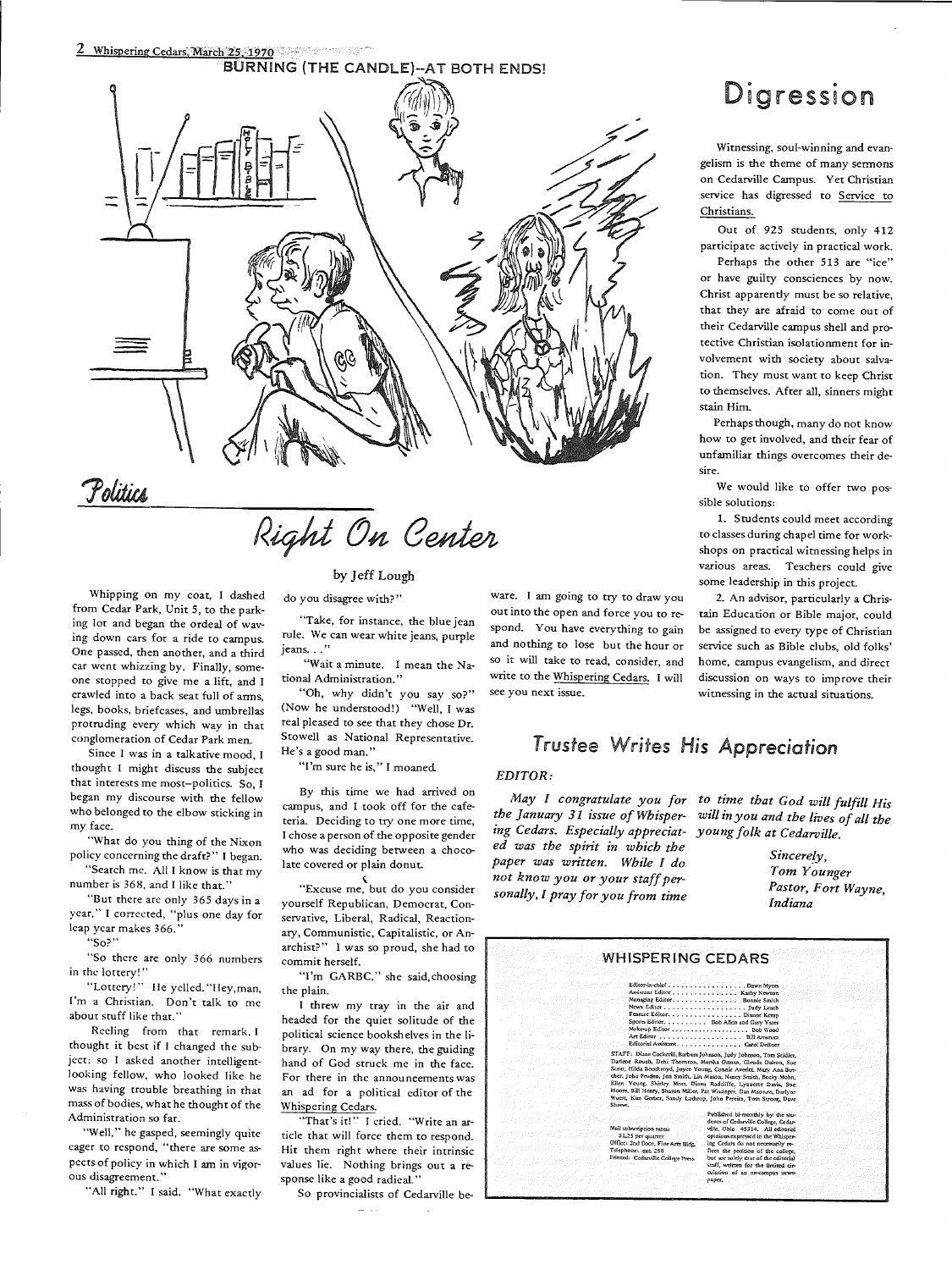$\bar{.}$ 



#### PAUL SIMON & ART GARFUNKLE

Interview on page 4.

 $\Delta\phi$ 

 $\sim$   $\sim$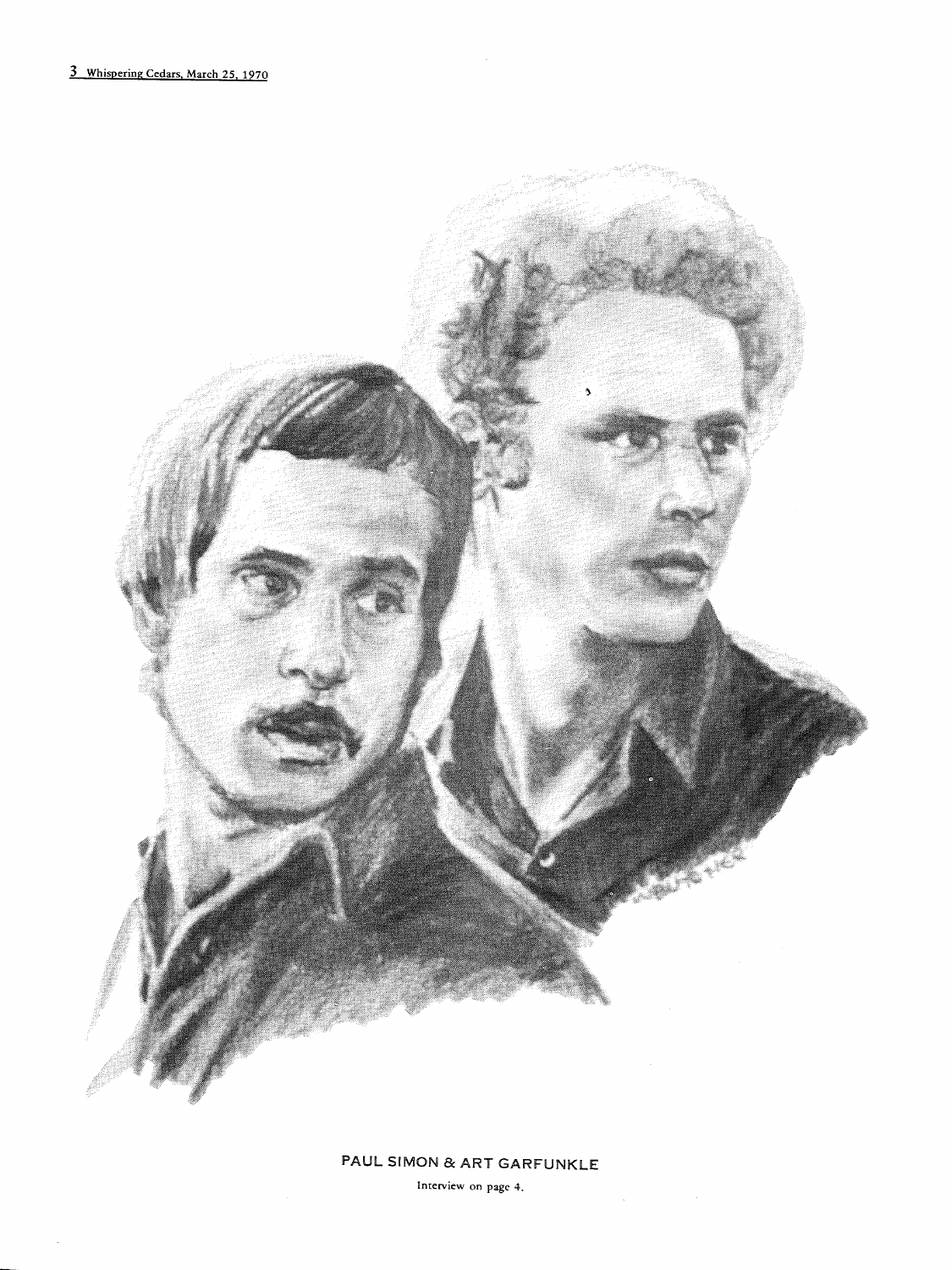## 4 Whispering Cedars, March 25, 1970 'e're Just Out For Fun

#### by Pete Fornatale

You don't often get the chance to climb inside someone's head these days. People are afraid. They let you sec what they want you to see and they say very little. Paul Simon, like the poet he is, has a lot to say and says it in a way you don't forget. He unlocks the door and invites us into his private world.

Together, Paul Simon and Art Garfunkle have expanded the outer limits of popular music. They opened up new areas of awareness and communication. They made an inestimable contribution to the sounds of the sixties. They touched all the media. They captured the thought patterns of the media children in their TV special late last year. Perhaps most important of all, Simon and Garfunkle have done more to bridge the musical gap between young and old than any other soloist, pair or group in Rock.

Now a new Simon and Garfunkle record is coming out of the studios of Columbia Records, something to follow in the echo of *Bookends,* itself an extraordinary achievement that heralded the ripening time of Simon and Garfunkle.

When they were at work on *Bookends,* I sat down with them and talked about where they were at and where they were going. The following dialogue stands the test of time and forms a backdrop to the consistently emergent Simon and Garfunkle.

Paul, you often write about isolation and lack of communication. Do you personally experience and feel these things or do you write about them vicariously?

*Paul:* I write about me. I always write about me. I don't write anything vicariously. How could I write about something I don't know? Every writer writes about what he knows.

*Art:* He definitely feels all the things he writes himself. There's no song that he writes that he's not involved with. They're all reflections of feelings he has. He'd never get the energy or the motivation to sit down and write a song if it weren't something that was a part of him.

*Paul:* I write about one person, two people--that's about all you can han-



Art: Paul's formula for writing<br>songs does not include sitting down<br>and saying, "Well, here's something<br>that I'm influenced by and I'm going<br>to see what I can do in this vein."<br>He assumes a stream of influences<br>as you assu

die.

*Art:* It's very gratifying to put some thing into words, say something and know that it's going to reach millions of people. That's a tremendous source of power. It's like a waiting audience and with that audience wait-

ting you just don't want to fool around.<br>We would like to treat in the broadest possible sense the fact that you pick up your needle and put it on something and it stays there for a half an hour and sound comes out. Work-

ale.<br>
Art: Paul's formula for writing love sivila to do a awful<br>
or of experimentation-the idea of<br>
some include sitting down juxtaposing themes, the idea of stop-<br>
and saying, "Well, here's something by ou accept the fact

words arc very carefully chiseled. Every word is well-considered.

*Paul:* I think it was well-made, wcllwritten. I came close to saying what I wanted to say on that... closer than I usually come.

Art: Some songs take longer than others and I think the time we worked on that one was well spent. It's very precise.

Art, how do you feel about all the high school English courses that have expanded their curricula to include your material?

*Art:* I think some of the songs arc really nice to teach kids with. Some of them are perfect models of points you would want to make if you were a teacher of poetry. I don't think that our songs are great poetry in any sense. Paul Simon does not belong on a list that includes Auden or Dylan Thomas. But some of the songs arc really fine examples. "Sparrow" is a fine example of personification. "Bleeker Street" is perfect if you 're going to show kids how symbols arc used.

Paul, what about the future? *Paul:* I don't really know for sure. We're just going along piece by piece. The writing is my responsibility, so of course I'm thinking of other things to write. Art looks like he's going to do some acting, but I don't think he can act any. I'll tell you, we're just out for fun.... reprinted from: Campus Call

#### DR. REED PUBLISHED

Dr. Reed, chairman of the Lanuage and Literature Department, has been given the honor of authoring a chapter in the book Sermons in American History. The book was prepared under the auspices of the Speech Association of American and published by the Abingdon Press. The book is expected to come out sometime in 1970.

The chapter by Dr. Reed is entitled "Man and His Government: Roger Williams vs. the Massachusetts Oligarchy." it is a summary of the debate between Roger Williams and the Massachusetts Bay Colony including biographical notes and quotes about the personage involved.

### Student Teachers Face Time Of Testing

Hey, teach, make them girls stop putting beans in my afro. Are you going to use that paddle if you have to? Will you sign my autograph book? Is sperm found in a female hydra? Teacher, my tooth is gone; I think I swallowed it.

These and various other com-

#### by Diane Cockerill

teacher. Put yourself in a position while trying to regain your comlike this and almost anything can happen.

Suppose you are in the middle

posure. The room is filled with laughter.

ments are made to the student for your glasses and pick them up bits of lettuce, celery or anything of a lesson plan in History and the that can take care of the core of any classroom becomes a blur all of a apple for the teacher. You find your sudden. You feel around on the floor children passing by your desk with Mr. Handsome is a guinea pig

that would please a guinea pig, and you wish they would learn their lessons with the same attitude of pleasing.

Student teachers find their job challenging, full of busy work and rewarding whtn a little girl's face lights up and she says: "Oh, now I understand it."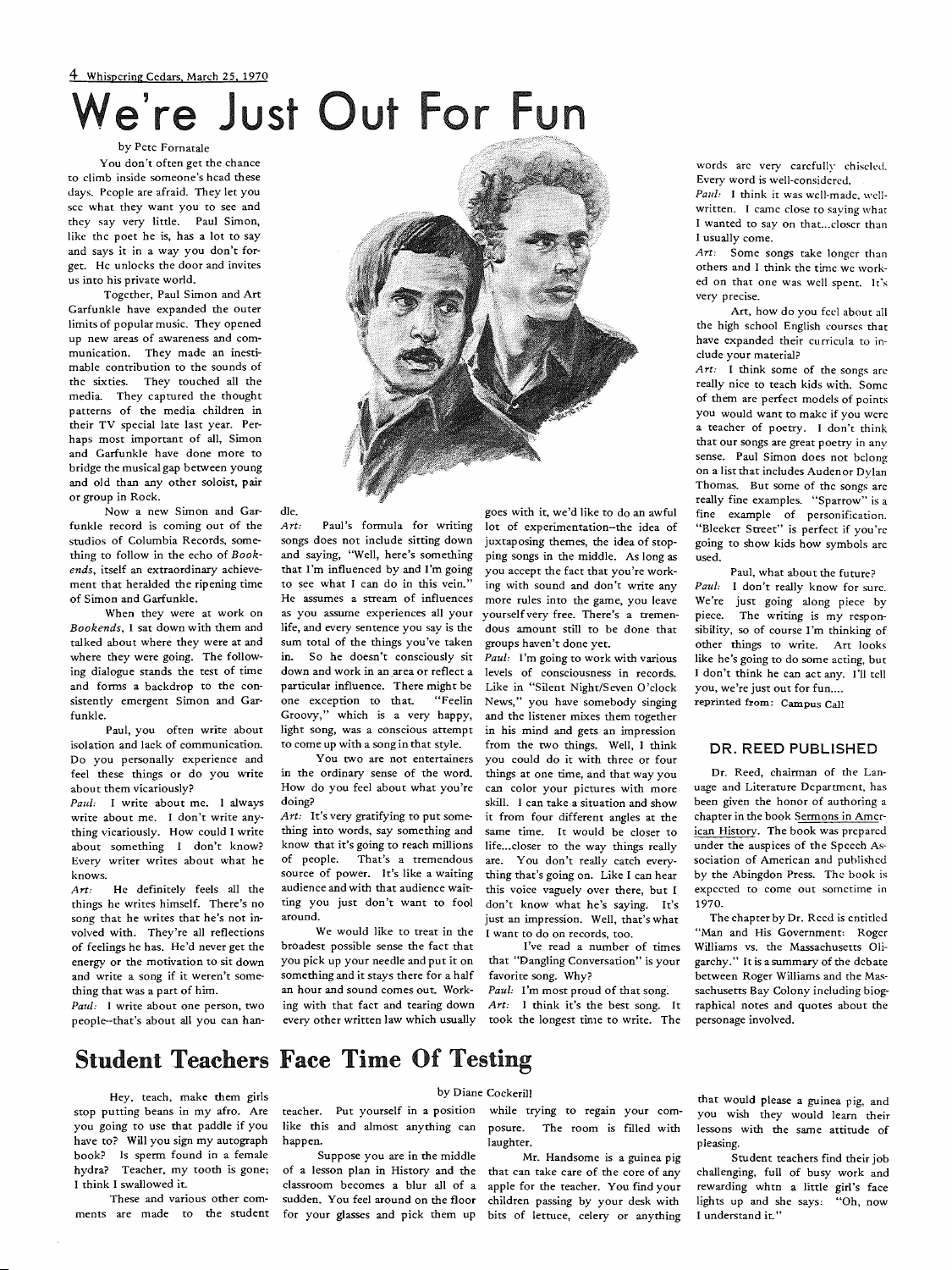#### 5 Whispering Cedars, March 25, 1970 Swordbeorers *Plan* Conference

Although the main purpose of Swordbearers is to witness, they have recently taken on an additional responsibility-conference work.

A group of Swordbearers is <sup>p</sup>lanning an all day youth rally in the Huntington, West Virginia area, after being asked to do so by the Fundamental Baptist Youth of that area. This group is responsible for getting



Smart guys as well as wise guys know the best buys  $-$  and that is The Guys.

Smooth and trim fitting in new fabrics and colors. Get The Guys ... the preferred profile pants.

MEET THE GUYS AT ....



special music, setting up afternoon workshops, and raking care of the evening service.

The conference will mainly deal with youth problems and the relevancy of Christ. Workshops dealing with sex, science, the Establishment, and habits will be culminated with the evening service of special music, testimonies, and a message.

#### FILM CONTEST OPENS MAY 11

D. W. Griffeth Student Film Festival will be held at the University of Louisville, Louisville, Kentucky, the week of May 11.

It is open to filmmakers from anywhere in the United States. The five categories are dramatic, documentary, animated, experimental, and silent films. A total of \$2,500 in prize money will go to the winners.

Rules for the competition and entry blanks are available by contacting the D. W. Griffith Student Film Festival, University of Louisville, University College, Belknap Campus, Louisville, Kentucky 40208. Deadline for entries is May 1, 1970. The judging will take place May 14, 15, and 16.



# Choir Fellowships in a bus

"It's a time of close fellowship, literally and spiritually," said choir president Lyle Anderson. The Cedarville College Choir will make their annual tour from March 19-30.

The choir's itinerary includes churches in Indianapolis, Indiana; Joliet, East Moline, Silvis, Quincy, Bunker Hill, Alton, and Mattoon, Illinois; Overland, Missouri; Waterloo, Ames, Monroe, and Des Moines, Iowa. Selections of the choir this year are, according to Mr. Anderson "a combination of contemporary and standard" numbers. "They are from different periods in choral styling, from

#### Choralaires Choose Concert Theme

"Our American Heritage" is the theme of the Choralaires Concert ro be held April 24 at 8:00 in Alford Auditorium. Included in the program will be a brass ensemble accompaniment and narration provided by the Speech Department. The Choralaires are under the direction of Mr. Payne.

#### BECKY SAYS "YES!"

Getting engaged can be very ordinary and common, esoecially around spring. Excitement is always involved in an engagement, but nov-<br>elty can make it more exciting.

After Wednesday evening prayer meeting, Ron Coriell and Becky Decker had a dinner date at the Holiday Inn. When they had finished eating, Becky was asked if she wanted dessert. She replied negatively. Ron told her though that he had earlier dropped off her Valentine's Day present, and the waitress had it and would be bringing it out.

The waitress came carrying out a heart shaped cake and placed it in front of Becky. So what's different about a heart shaped cake on Valencines Day? Nothing, except this one had the words written across it "Will You Marry Me?" Becky said yes, while wondering what all the waitresses standing around thought.



STETSON HATS

fifteenth century to very contemporary, which is very wild," laughed Lyle. The program, will consist of choir numbers, then a 'half-time' break including the small groups such as the quartet, a couple of trios, and soloists alternating with testimonies, followed by the second half of the choir selections. The trumpet duet, made up of Dan Smith and Tim Hegg will accompany the choir on their tour.

Besides being a time of fun, choir is "always a highlight of spiritual experience." said Lyle. "It's taxing <sup>p</sup>hysically, but it's great to feel that you have done your best for the Lord." Although the choir seldom is able to see results of their performance, when they do, it makes the tour seem worthwhile. "Choir tour is like a different world," commented Lyle, "you jump on the bus and take off."

#### GATHANY ATTENDS N.R.B.CONFERENCE

Mr. Paul Gathany, General Manager of WCDR, attended the 27th Annual Convention of National Religious Broadcasters in Washington, D.C., January 26-29.

More than 1200 religious broadcasters from all over the country assembled to hear special guest speakers and panels, and to participate in workshops. The purpose of the convention, according to Dr. E. R. Bertermann, president of NRB, was to encourage broadcasters "to use radio and television even more widely, even more intensely, even more skillfully, for the problamation of Christ's saving Gospel and the salvation of preciously-bought souls."

Among the special guest speakers of the convention were Michael Collins, Tom Skinners, Vonda Kay Van Dyke, and Dr. Marshall McLuhan. Dr. McLuhan amazed the religious broadcasters by stating "... Christianity requires a special kind of violence- prayer. The most violent form of violence is prayer... It means crossing from one world into another world. It means invading another territory. It violates other territories. Prayer (is) the violence that heals."

The convention was of special interest to Mr. Gathany because it gave him the opportunity to "rub elbows with people who know what is happening in broadcasting, and to gain new ideas." As a direct result of this contact, WCDR is adding two more stereo programs to its schedule. One of these is "Afterglow," which will be aired at 11:30 on Saturday nights, beginning March 7.